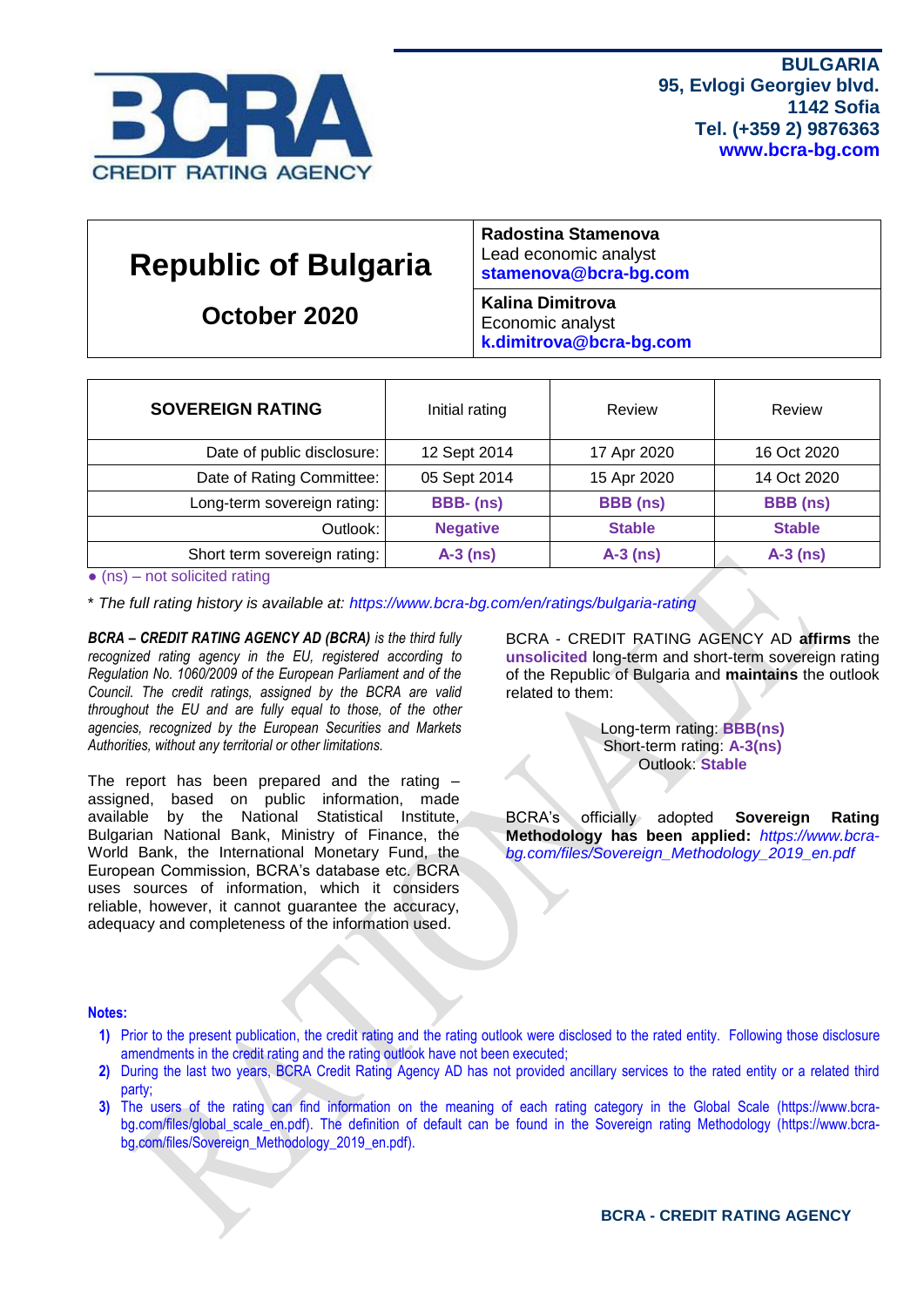

#### **Overview of rating factors**

Тhe emergence of the worldwide COVID-19 pandemic has turned the issue into one of the main priorities to address in Bulgaria as well as in all its political and economic partners. The country was in a state of emergency from the 13<sup>th</sup> of March to the 13<sup>th</sup> of May 2020 due to the unprecedented crisis, and the government took a number of legislative measures to curb the negative economic impact. The state of emergency was thereafter replaced by an *emergency epidemic situation* by the end of November 2020 at least, along with new socio-economic measures.

Against this background, daily civil protests arose demanding the resignation of senior government officials and the entire government for disregarding fundamental democratic principles. There are internal political and institutional confrontation, but also a lack of dialogue with those opposing the government. In addition, a number of challenges facing Bulgaria as well as some recent improvements are mentioned in the first annual Rule of law report of the European Union.





The COVID-19 pandemic and the measures taken to limit the infection have adversely impacted the economic activity in the country. The unprecedented shock undermined the positive dynamics of **GDP** at the beginning of the year, as real growth slowed to 1.2% on an annual basis in the first quarter, and even more pronounced within the second quarter with a decline of 8.2%. Thus, Bulgaria's GDP fell by 4.2% on average for the first half of 2020, compared to a 4% rise for the same period in 2019. In terms of expenditure components, the decline was due to the negative contribution of private consumption, investment and exports. Household consumption

**tel.: (+359-2) 987 6363 www.bcra-bg.com** 

expenditures decreased by 2.4% on an annual basis on average for the first six months of 2020 as a result of the introduced measures for social distance, rising unemployment and declining disposable income. Collective consumption reported real growth of 3.8% positively contributing to the GDP dynamics during the analysed period. Concurrently, uncertainty and limited demand impacted the investment decisions of companies, hence, gross fixed capital formation decreased by 8.2% and inventories shrank significantly. Despite the 9.3% decline in real exports of goods and services, the net exports reported a weak positive contribution to the economic activity in the first half of 2020 due to the parallel decline of 9.6% in imports.

**Figure 2: Contribution to real GVA growth: 2015 – H1 2020**



*Source: National Statistical Institute*

On the supply side, **gross value added** decreased by 3.9% on an annual basis. This was mostly attributed to the collapse in the aggregate sector of trade, transport, accommodation and food service activities by 9.9%. The industry, which fell by 7.4% in the first half of 2020, also made a significant contribution to the overall decline in the GVA. Arts, entertainment and recreation as well as real estate activities have been also among the most affected activities, while positive changes have been observed in the ICT, finance and professional activities sectors.

**International trade** and global financial flows were among the first to be affected by the spread of the pandemic. The nominal exports of Bulgarian goods decreased by 6.9% on an annual basis in the first half of 2020, and imports - by 12.2%. The overall decline was mainly attributable to the trade with EU countries by destination and energy resources and capital goods by commodity structure.

The initial effects of the pandemic led to an increase in the **current account** surplus in the first half of 2020 - up to EUR 659 million, compared to EUR 319 million for the same prior-year period.

<u>.</u>

*<sup>1</sup> Growth is calculated in constant 2015 prices, unadjusted data.*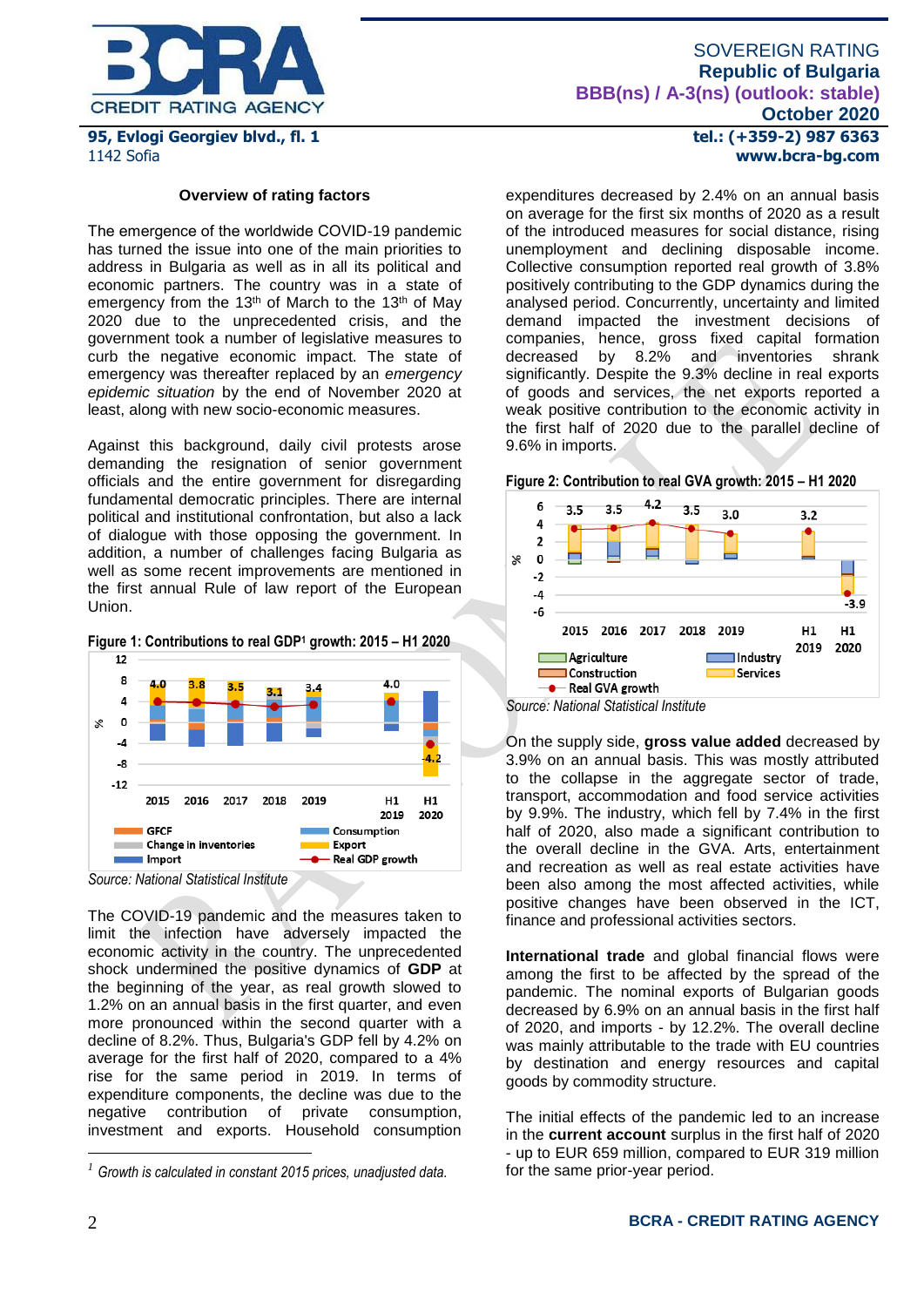



The reduction of foreign trade flows was leading, as the trade deficit reduced by 63.8% on an annual basis due to the larger decline in nominal imports of goods compared to exports. Concurrently, the 25% decrease in the primary income deficit contributed positively to the growth of the current account surplus, partly due to the measures taken by the BNB to capitalise the full amount of banks' last year profits. On the other hand, adverse changes have been observed in the balances of services and secondary income. Containment measures have had a strong negative impact on the export of tourist and transport services. As a result, the surplus in trade in services shrank by 23.1% on an annual basis. The balance on secondary income also remained positive, but reported a decrease of 42.5% compared to the first half of 2019, mainly due to the decrease in remittances of Bulgarians employed abroad resulting from the economic crisis.

Uncertainty and declining companies' revenues also have a limiting effect on global **FDI** flows. According to preliminary data, the net flow of FDI**<sup>2</sup>** in the country for the period January - June 2020 was positive. It amounted to EUR 449 million decreasing by 12.5% compared to the same period in 2019. Reinvested earnings of EUR 332 million had a dominant share in the structure of capital flows.

The country's **gross external debt** amounted to EUR 34 472 million (57.5% of GDP) as of June 2020. The size of debt decreased by EUR 706 million (2%) compared to the end of 2019, mainly due to the reduction of banks' external liabilities and loans to *other sectors*. Concurrently, public debt increased by EUR 249 million (4.6%) due to new tranches released under government loan agreements. The long-term debt remained predominant in the maturity structure with a share of 77.4%, and the coverage of short-term

**tel.: (+359-2) 987 6363 www.bcra-bg.com** 

external debt by international reserves increased to 359.5%.



*Source: Bulgarian National Bank*

**Net external debt** at the end of June 2020 was negative at EUR 3 654 million or 6.1% of projected GDP. The decrease of EUR 2 531 million as compared to the end of the previous year owed to the faster growth of gross external assets (+5%) than of the gross external debt. The improved external sustainability of the country was also evident by the continued improvement in the **net international investment position**, the negative balance of which fell to 29.1% of GDP from 31.4% at the end of 2019.

The **BNB's international reserves** increased by EUR 3 204 million over the period of January - June 2020 (+12.9% compared to the end of 2019), reaching EUR 28 040 million. The measures taken to increase liquidity in the banking system were the main driver. Reserve adequacy indicators have traditionally maintained high levels. The reserve coverage of the average imports of goods and non-factor services rose to 9.7 months, and the coverage of the monetary base amounted to 150%. This is a solid buffer guaranteeing the stability of the fixed exchange rate until the adoption of the euro.

In 2019, the **labour market** reported record low unemployment (4.2% of the active population over 15 years) and record high employment (54.2%) for the last 15 years. However, market conditions expectedly deteriorated in the course of 2020 mainly as a result of restrictive anti-epidemic measures. In the second quarter of 2020, the unemployment rate was 5.9% (compared to 4.2% a year earlier). According to the data of the Employment Agency, the number of registered unemployed in the age group 15-64 was 63% higher in the quarter compared to the same period of the previous year, reaching 287 thousand people.

1

<sup>2</sup> *Reported in accordance with the directional principle.*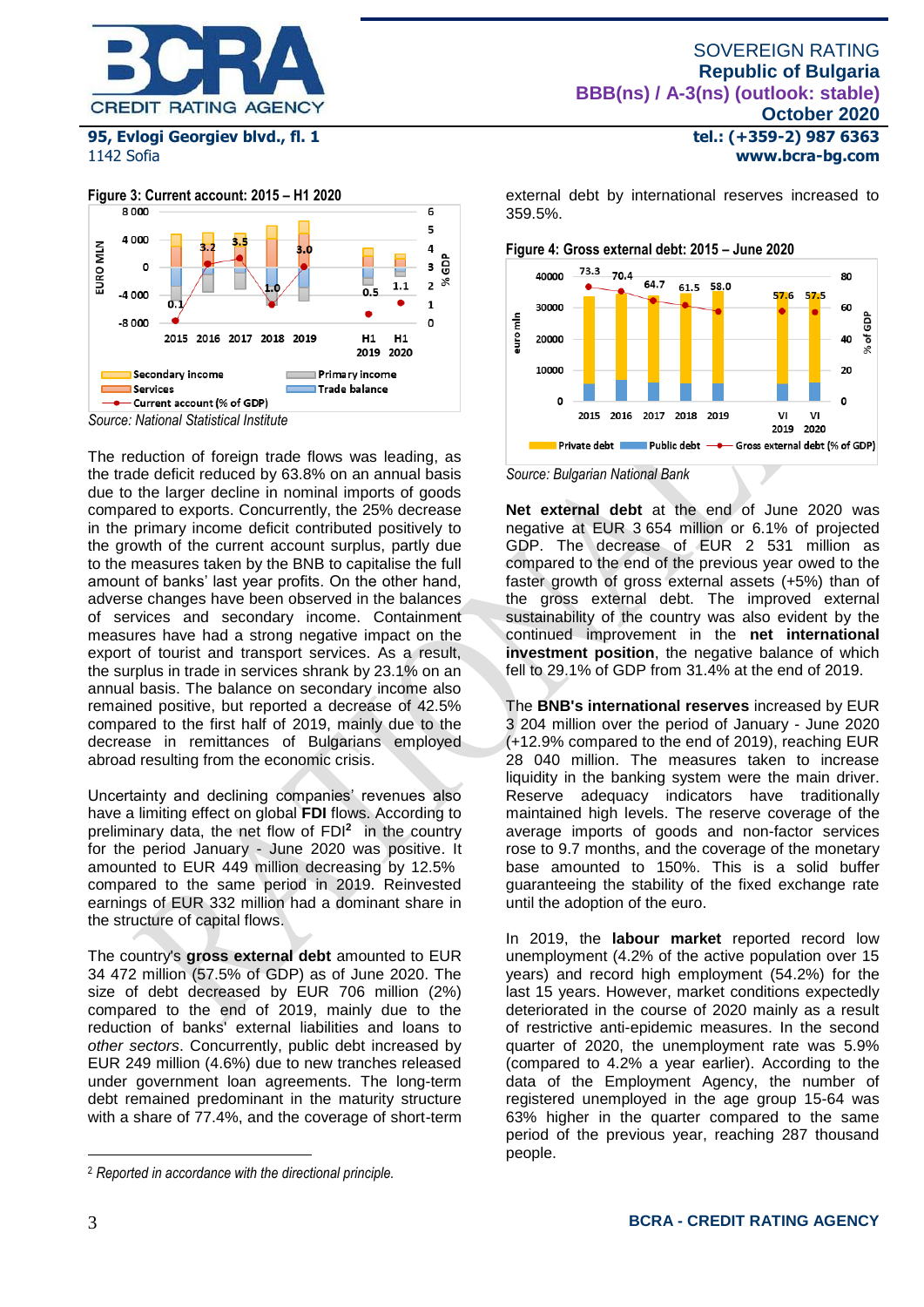

**Labour income**, however, retains its upward trend. The average monthly gross wage reached BGN 1 327 (EUR 679) on average in the first half of 2020, rising by 8.9% on an annual basis. Among the economic activities that marked a nominal decline in wages, the most significant was that in tourism, followed by the aggregate sector of arts, entertainment and recreation. Measured by GDP in PPP per capita, purchasing power reached 52.4% and 49.7% of the EU and EA averages, respectively in 2019.

**Figure 5: HICP – an annual rate of change: 2018 – VIII 2020**



The HICP average annual **inflation** slowed sharply in the course of 2020, falling from 3.4% in January to 0.4% in July. In August, for the first time since the beginning of the year, it reported a slight increase to 0.6%. The main contributors to the downward dynamics have been the collapse in international oil prices and the contraction of private consumption due to the unprecedented health crisis. Concurrently, foods have been consolidating their role as a major inflationary engine, although it has also seen a decline in their price growth.



*Source: Ministry of Finance*

Bulgaria has entered the current crisis with a stable **fiscal position**, accumulated reserves and low government debt. The initial budgetary target for 2020 was achieving a balance but the unprecedented COVID-19 crisis necessitated an extraordinary **tel.: (+359-2) 987 6363 www.bcra-bg.com** 

revision due to the expected revenue shortfalls and the need to incur additional costs. With the April revision, the projected CFP balance was changed to a deficit of BGN 3.5 billion or 3% of the projected GDP. The anti-crisis package of measures and its impact on the economy has been secured by increasing the budget expenditure by BGN 1 070 million compared to the initial estimates and additional capitalisation of the Bulgarian Development Bank by BGN 700 million.

Spending policy focuses primarily on supporting employment and the most affected sectors of the economy, as well as the urgent strengthening of the health system. The initial package of anti-crisis measures covered higher costs for medical equipment and staff, subsidised employment at the labour market, tax deferral and liquidity support through government guarantees. Subsequently, the design and scope of some of the measures were expanded, and additional measures were approved for the most affected sectors, including temporary reduction of the VAT rate.

The revenues and grants under the Consolidated Fiscal Program (CFP) in the period January - August 2020 declined nominally by 1.7% on an annual basis, with the largest contribution of the 15.5% lower nontax revenues against the background of limited economic activity and the impact of some of the anticrisis measures. The total amount of tax revenues decreased by 1% compared to the same period of the previous year. A decrease was observed in almost all major tax items with the exception of social security contributions and personal income tax revenues, whose growth, however, slowed significantly. On the other hand, the overall decline in CFP revenues was limited by the 28.3% increase in aid and donations received, mainly through redirected funds from the EU budget to deal with the effects of the pandemic.

The decrease in revenues in the first eight months of 2020 was accompanied by a decrease in expenditures of 3.5%. The reduction in total expenditures compared to the same period in 2019 was mainly due to the fall in capital expenditures largely reflecting the effect of the one-time payment made in 2019 for the purchase of new fighter jets. Current expenditures, subsidies and interests also decreased, while personnel costs increased by 11.8% and social expenditures - by 7.6%.

The CFP budget balance at the end of August 2020 was positive at BGN 1 616 million (1.4% of the projected GDP), following a surplus of BGN 1 113 million (0.9% of GDP) for the same period of 2019.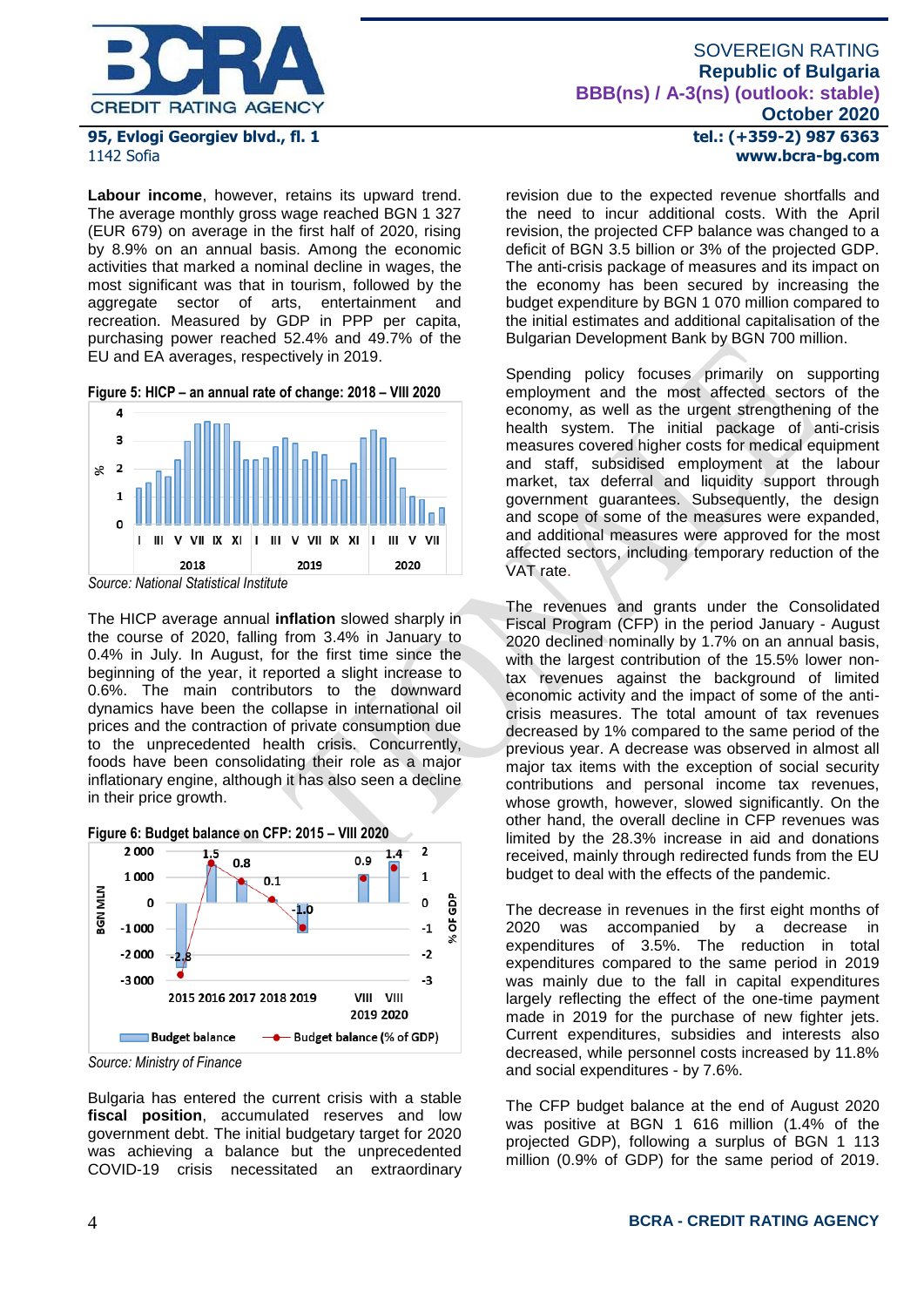

The higher surplus is attributed to the traditionally low absorption of expenditures in the first half of the year and the proper execution of revenues in the first months of the year before the crisis outbreak. The expansion of the scope and volume of anti-crisis measures is expected to boost expenditures till the end of the year. Concurrently, the re-imposition of some restrictive measures during of the second wave of the infection may cause a stronger-than-expected decline in GDP and an increase in the fiscal deficit above the set threshold of 3% of GDP, accordingly.

**Figure 7: Government debt of the Republic of Bulgaria: 2015 – VIII 2020**



*Source: Ministry of Finance*

We expect the **government debt**-to-GDP ratio to rise to approximately 25% in 2020 due to financial needs arising from the anti-crisis fiscal measures and the decline in GDP. Over the first eight months of 2020, the size of government debt increased by BGN 790 million, reaching BGN 22 023 million (19.6% of projected GDP). The revised 2020 budget envisages an increase in the limit for new debt from BGN 2.2 billion to BGN 10 billion. By the end of August, government securities with a total nominal value of BGN 1 200 million were issued on the domestic market as well as BGN 782 million external loans were absorbed under agreements with the European Investment Bank and the Council of Europe Development Bank.

**Figure 8: Currency structure of Central Government sector debt: as of August 2020**



*Source: Ministry of Finance*

**tel.: (+359-2) 987 6363 www.bcra-bg.com** 

The debt-to-GDP ratio remains the second lowest in the EU (after Estonia) despite the current increase, and the interest rate and currency structure of debt minimise the risks for servicing it. Floating interest rate debt accounted for only 3% of total central government debt at the end of August 2020. Eurodenominated debt predominated in the currency structure with a share of 78.2% followed by the debt in the national currency (21.4%), which has determined a low currency risk in the context of the currency board operating in the country. Concurrently, the fiscal reserve, amounting to BGN 9 471 million (8.1% of the projected GDP) as of the end of August 2020, provides a buffer against liquidity risk.

#### **Figure 9: Long-term interest rate for convergence assessment purposes: I 2018 – IX 2020**



*Source: Eurostat*

Government debt sustainability is also underpinned by the low share of interest payments, which amounted to only 1.5% of total revenues in 2019 and for the eight months of 2020. Bulgarian government securities have the lowest **yield** among the non-euro area EU Member States. The long-term interest rate for convergence assessment purposes stood at 0.2% in September 2020 (-0.03% being the EA average).

In September, the Government of the Republic of Bulgaria successfully issued Eurobonds in the amount of EUR 2.5 billion, divided equally into two tranches with a maturity of 10 and 30 years. This is the country's first placing on the international capital markets after the issue in March 2016, and the achieved parameters were extremely favourable. The yield on 10-year bonds was 0.389%, with an interest rate coupon of 0.375%, and that of 30-year bonds amounted to 1.476%, with an interest rate coupon of 1.375%. The achieved yield on the 10-year issue has been record low for the country, and the 30-year tranche marked a record in terms of maturity. These results demonstrate high investor confidence, built on long-standing fiscal discipline, low government debt and ERM II accession.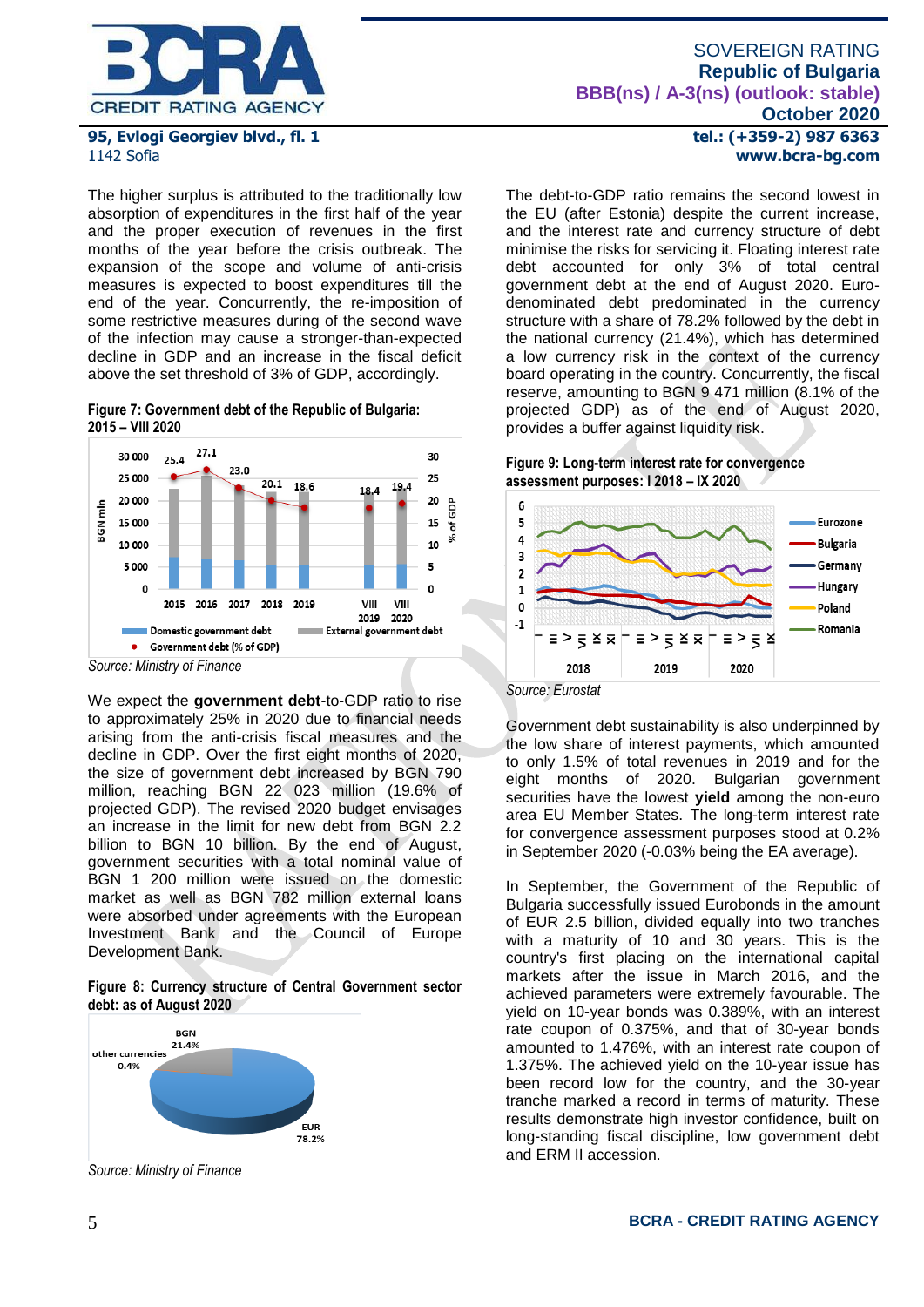

# SOVEREIGN RATING **Republic of Bulgaria BBB(ns) / A-3(ns) (outlook: stable) October 2020**

**tel.: (+359-2) 987 6363 www.bcra-bg.com** 

# **95, Evlogi Georgiev blvd., fl. 1** 1142 Sofia

The Bulgarian lev was officially included in the ERM II on the 10th of July 2020, and it was agreed that the country would maintain its existing currency board regime, without additional obligations on the ECB and as a unilateral commitment. In parallel, the ECB's decision to establish close cooperation with the BNB was announced. The ECB commenced its direct supervision of five Bulgarian banks on the 1<sup>st</sup> of October. Also, the ECB and the BNB set up a swap line in order to provide liquidity in euro (given the COVID-19 crisis), for the period until the end of 2020 or as long as needed, with a maximum maturity for each drawing of three months.

The **banking sector** remained stable by the middle of 2020 despite the ongoing consolidation and the initial effects of the corona crisis. The capital adequacy (23.1%) and liquidity (LCR of 258%) of banks were at high levels, supported by the steady growth of the deposit base and the anti-crisis measures deposit base and the anti-crisis measures implemented by the BNB within its mandate.

The lending to the non-financial sector has been slowing down (to a greater extent for enterprises) in the state of uncertainty over the first half of 2020. Concurrently, under the *Procedure for Deferral and Settlement of Liabilities Payable to Banks and their Subsidiaries – Financial Institutions*, debts amounting to BGN 9,1 billion or 89.1% of applications submitted have been approved as of end-August. This amount represented 13.7% of the gross value of loans. As deferred liabilities under this Procedure have not been classified as non-performing, as of end-June 2020, they did not affect the dynamics of non-performing loans, whose share of 9.0% (excluding credit institutions) remained close and even lower than those reported at the end of 2019 (9.2%).

The system made a profit as of mid-2020, which, however, was 43.9% lower on an annual basis, with a decline in net interest income (5.4%) and fees and commissions (11.1%), and a twofold increase in the value of the impairments incurred.

### **Outlook**

**The stable outlook** reflects BCRA's opinion that risks to Bulgaria's sovereign rating are currently balanced. The Bulgarian lev inclusion in the ERM II is a significant achievement of economic policy, having a positive impact on the country's creditworthiness. This decision, however, came at a time of heightened uncertainty stemming from the pandemic spread and the political situation in the country. Given the global health crisis, we expect a sharp decline in economic activity in 2020, but we positively assess the fact that Bulgaria has entered this crisis with a favourable fiscal position, having one of the two lowest levels of public debt in the EU. External imbalances have declined significantly in recent years, as well as the country maintains a high level of foreign exchange reserves, ensuring resilience to short-term shocks. On the other hand, Bulgaria's sovereign rating remains limited by the low per capita income and slow progress in areas such as the fight against corruption.

Factors that could lead to **positive** pressure on the Sovereign Rating and/or the Outlook include:

- Implementation of important structural reforms and progress in the fight against corruption;
- Sustainable recovery of economic activity;
- Acceleration of the real convergence to the EU average income level.

The Sovereign Rating and/or the Outlook would be **negatively** affected in case of:

- Emerging of political instability;
- A continued decline in economic activity;
- Deterioration of the budget balance (exceeding the forecast), leading to a serious increase in the level of government debt;
- Renewal of external imbalances and decline in international reserves;
- The emergence of stress in the financial system of the country.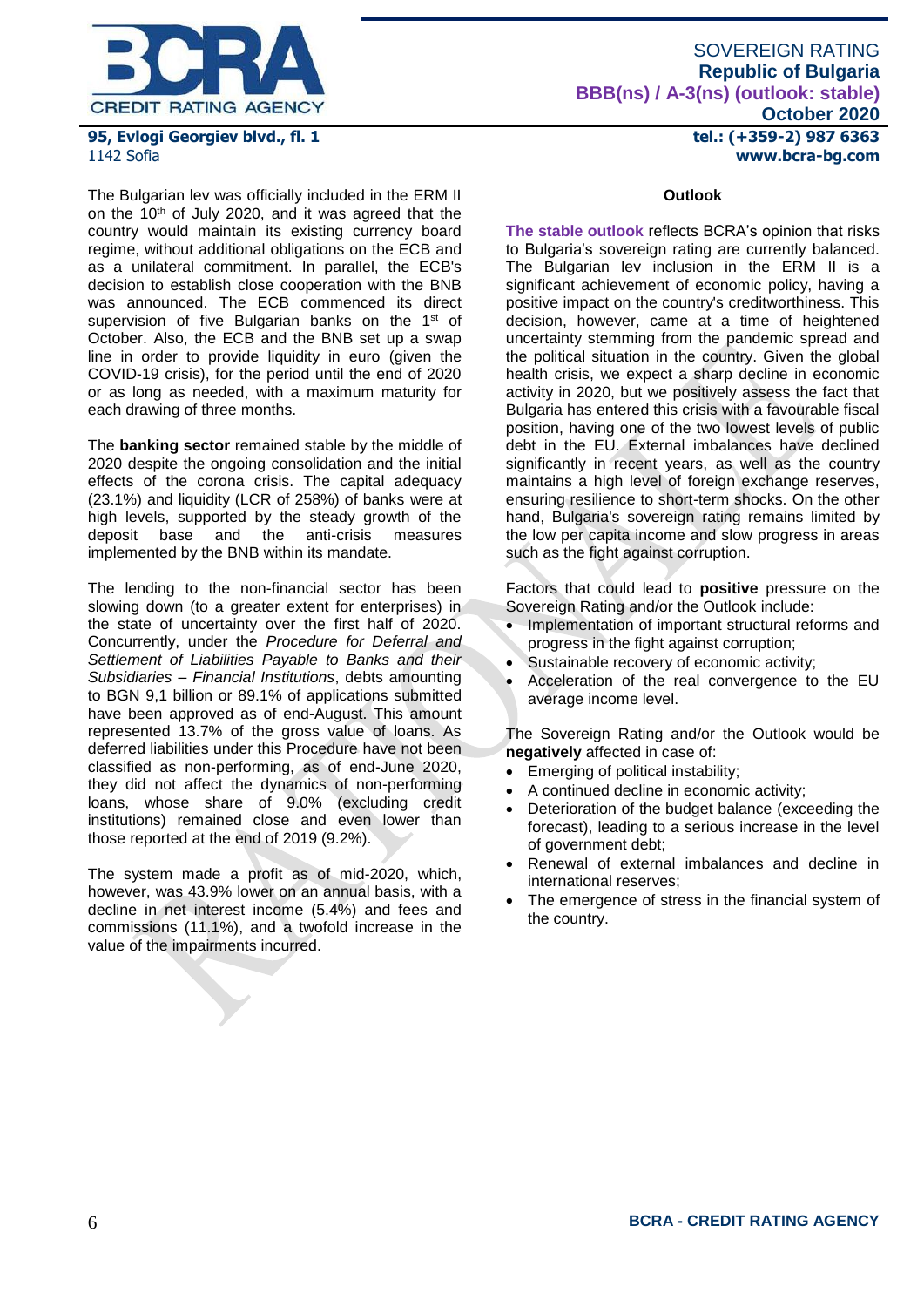

# SOVEREIGN RATING **Republic of Bulgaria BBB(ns) / A-3(ns) (outlook: stable) October 2020**

**tel.: (+359-2) 987 6363 www.bcra-bg.com** 

### **Regulatory announcements**

### **Rating initiative:**

### **This rating is unsolicited**

| <b>Unsolicited sovereign rating</b>                    |           |
|--------------------------------------------------------|-----------|
| With Rated Entity or Related Third Party Participation | NO.       |
| <b>Access to Internal Documents</b>                    | <b>NO</b> |
| With Access to Management                              | NΩ        |

The complete version of BCRA's policy on unsolicited credit/sovereign ratings can be downloaded through the following link:

[https://www.bcra-bg.com/files/policy\\_unsolicited\\_rating\\_en.pdf](https://www.bcra-bg.com/files/policy_unsolicited_rating_en.pdf)

# **Summary minutes of the Rating Committee:**

On the 14<sup>th</sup> of October 2020, Rating Committee of BCRA – CREDIT RATING AGENCY (BCRA) had a session, on which the **Report regarding the affirmation of the unsolicited sovereign rating of Republic of Bulgaria** was discussed. The session was run by D.Sc. (Econ.) Mr. Kiril Grigorov, in his capacity as chairmen of the Rating Committee.

The members of the Rating Committee discussed the grades of numerous credit rating factors included in the **Sovereign Rating Model** according to the **Sovereign Rating Methodology**. Key points discussed included:

- The domestic political situation;
- The decline in economic activity in the country;
- The external indicators dynamics;

- The execution of the Consolidated Fiscal Program as of end-August 2020 and the fiscal measures to support the economy;

- The level and structure of the sovereign debt;
- The current condition of the banking sector;
- The joining of the Bulgarian lev to the ERM II.

The current sovereign rating and the related outlook have been affirmed based on the above discussion.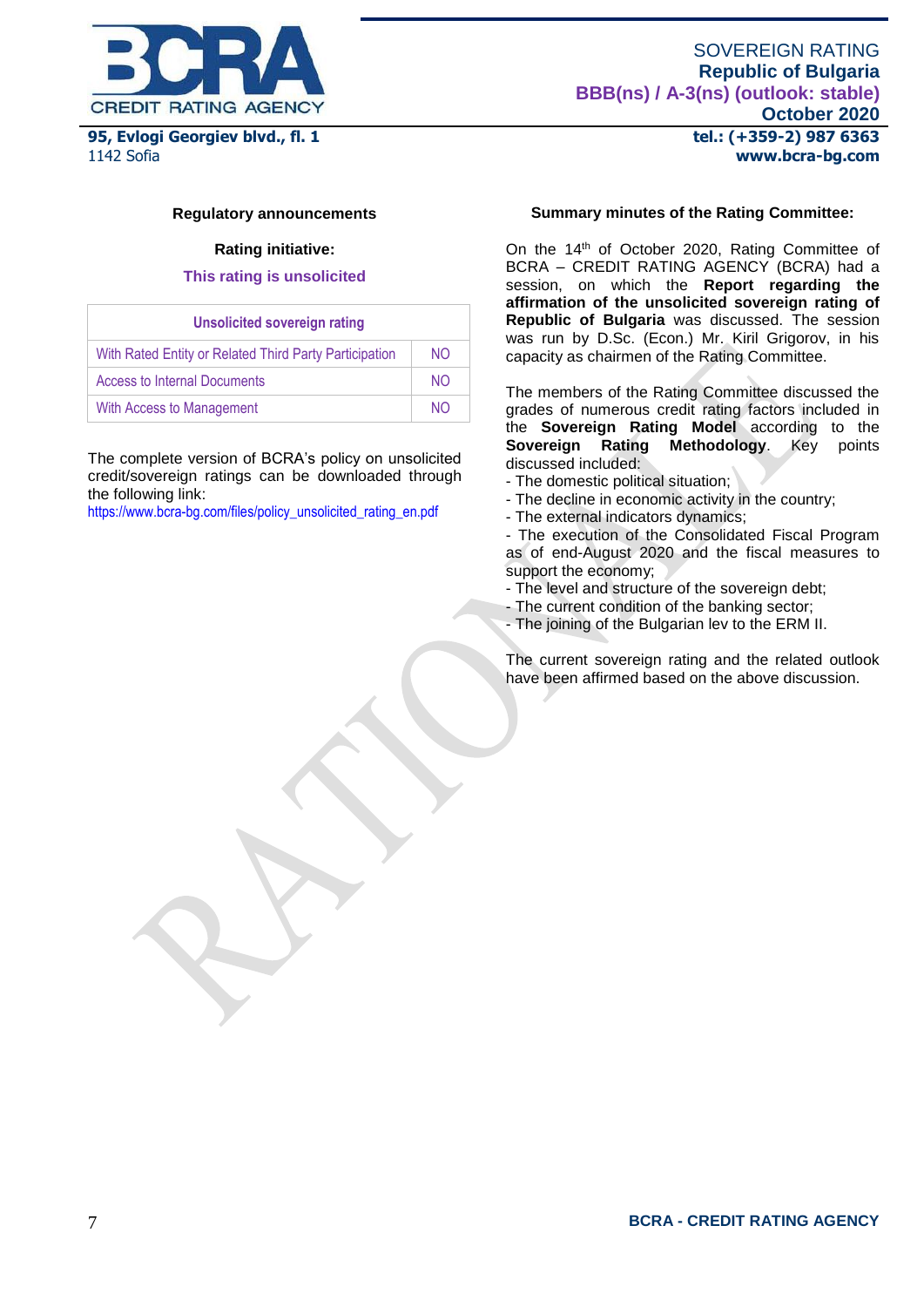

**95, Evlogi Georgiev blvd., fl. 1**

1142 Sofia

# **Main Macroeconomic Indicators:**

| <b>Republic of Bulgaria</b><br>Developing economy <sup>1</sup> |          |                        |          |          |          |          |          |
|----------------------------------------------------------------|----------|------------------------|----------|----------|----------|----------|----------|
| <b>MAIN MACROECONOMIC INDICATORS</b>                           |          |                        |          |          |          |          |          |
| Indicator                                                      | H1 2020  | H1 2019                | 2019     | 2018     | 2017     | 2016     | 2015     |
| Gross domestic product (million BGN)                           | 52 969   | 54 334                 | 118 669  | 109 695  | 102 308  | 95 092   | 89 333   |
| Final consumption (million BGN)                                | 42 916   | 43 015                 | 91 4 7 6 | 83 529   | 77 524   | 72 302   | 69 669   |
| Gross capital formation (million BGN)                          | 8926     | 10756                  | 23 1 29  | 23 3 28  | 20 349   | 18 081   | 18810    |
| Exports of goods and services (million BGN)                    | 30 991   | 35 347                 | 75 442   | 72 245   | 68 857   | 60 926   | 57 165   |
| Imports of goods and services (million BGN)                    | 29 863   | 34 784                 | 71 378   | 69 408   | 64 421   | 56 217   | 56 311   |
| GDP (annual real growth rate, %)                               | $-4.2$   | 4.0                    | 3.4      | 3.1      | 3.5      | 3.8      | 4.0      |
| GDP per capita <sup>2</sup> (BGN)                              |          | L,                     | 16 970   | 15 6 10  | 14 4 60  | 13 340   | 12 450   |
| Average gross monthly wages and salaries (BGN)                 | 1327     | 1 2 3 4                | 1 2 7 4  | 1 1 4 6  | 1 0 3 7  | 948      | 878      |
| Unemployment rate <sup>3</sup> (population aged 15+; %)        | 5.3      | 4.6                    | 4.2      | 5.2      | 6.2      | 7.6      | 9.1      |
| HICP - annual average rate of change (%)                       | 2.1      | 3.0                    | 2.5      | 2.6      | 1.2      | $-1.3$   | $-1.1$   |
| Exchange rate BGN / EUR                                        | 1.96     | 1.96                   | 1.96     | 1.96     | 1.96     | 1.96     | 1.96     |
| Exchange rate BGN / USD                                        | 1.78     | 1.73                   | 1.75     | 1.66     | 1.74     | 1.77     | 1.76     |
|                                                                |          | <b>EXTERNAL SECTOR</b> |          |          |          |          |          |
| in million EUR                                                 | H1 2020  | H1 2019                | 2019     | 2018     | 2017     | 2016     | 2015     |
| Current account                                                | 659      | 319                    | 1847     | 554      | 1825     | 1551     | 55       |
| Trade balance                                                  | $-537$   | $-1486$                | $-2891$  | $-2699$  | $-766$   | $-984$   | $-2622$  |
| Services                                                       | 1 302    | 1693                   | 4875     | 4 1 2 9  | 3 0 5 3  | 3 4 1 0  | 3 0 8 1  |
| Primary income                                                 | $-727$   | $-969$                 | $-1910$  | $-2671$  | $-2316$  | $-2460$  | $-2044$  |
| Secondary income                                               | 621      | 1 0 8 0                | 1773     | 1795     | 1854     | 1585     | 1640     |
| Capital account                                                | 474      | 431                    | 892      | 602      | 530      | 1 0 7 1  | 1 4 2 2  |
| Foreign direct investment <sup>4</sup>                         | 449      | 513                    | 1 1 3 9  | 983      | 1619     | 927      | 2 0 0 1  |
| Gross external debt                                            | 34 472   | 34 967                 | 35 178   | 34 487   | 33 852   | 34 221   | 33 4 93  |
| International investment position, net                         | $-17431$ | $-20820$               | $-19081$ | $-20959$ | $-22636$ | $-23289$ | $-28235$ |
| BNB reserve assets <sup>5</sup>                                | 28 040   | 25 183                 | 24 8 36  | 25 072   | 23 662   | 23 899   | 20 28 5  |
| % of GDP <sup>6</sup>                                          |          |                        |          |          |          |          |          |
| Current account                                                | 1.1      | 0.5                    | 3.0      | 1.0      | 3.5      | 3.2      | 0.1      |
| Trade balance                                                  | $-0.9$   | $-2.4$                 | $-4.8$   | $-4.8$   | $-1.5$   | $-2.0$   | $-5.7$   |
| Services                                                       | 2.2      | 2.8                    | 8.0      | 7.4      | 5.8      | 7.0      | 6.7      |
| Primary income                                                 | $-1.2$   | $-1.6$                 | $-3.1$   | $-4.8$   | $-4.4$   | $-5.1$   | $-4.5$   |
| Secondary income                                               | $1.0$    | 1.8                    | 2.9      | 3.2      | 3.5      | 3.3      | 3.6      |
| Capital account                                                | 0.8      | 0.7                    | 1.5      | 1.1      | 1.0      | 2.2      | 3.1      |
| Foreign direct investment <sup>4</sup>                         | 0.7      | 0.8                    | 1.9      | 1.8      | 3.1      | 1.9      | 4.4      |
| Gross external debt                                            | 57.5     | 57.6                   | 58.0     | 61.5     | 64.7     | 70.4     | 73.3     |
| International investment position, net                         | $-29.1$  | $-34.3$                | $-31.4$  | $-37.4$  | $-43.3$  | $-47.9$  | $-61.8$  |
| BNB reserve assets <sup>5</sup>                                | 46.8     | 41.5                   | 40.9     | 44.7     | 45.2     | 49.2     | 44.4     |